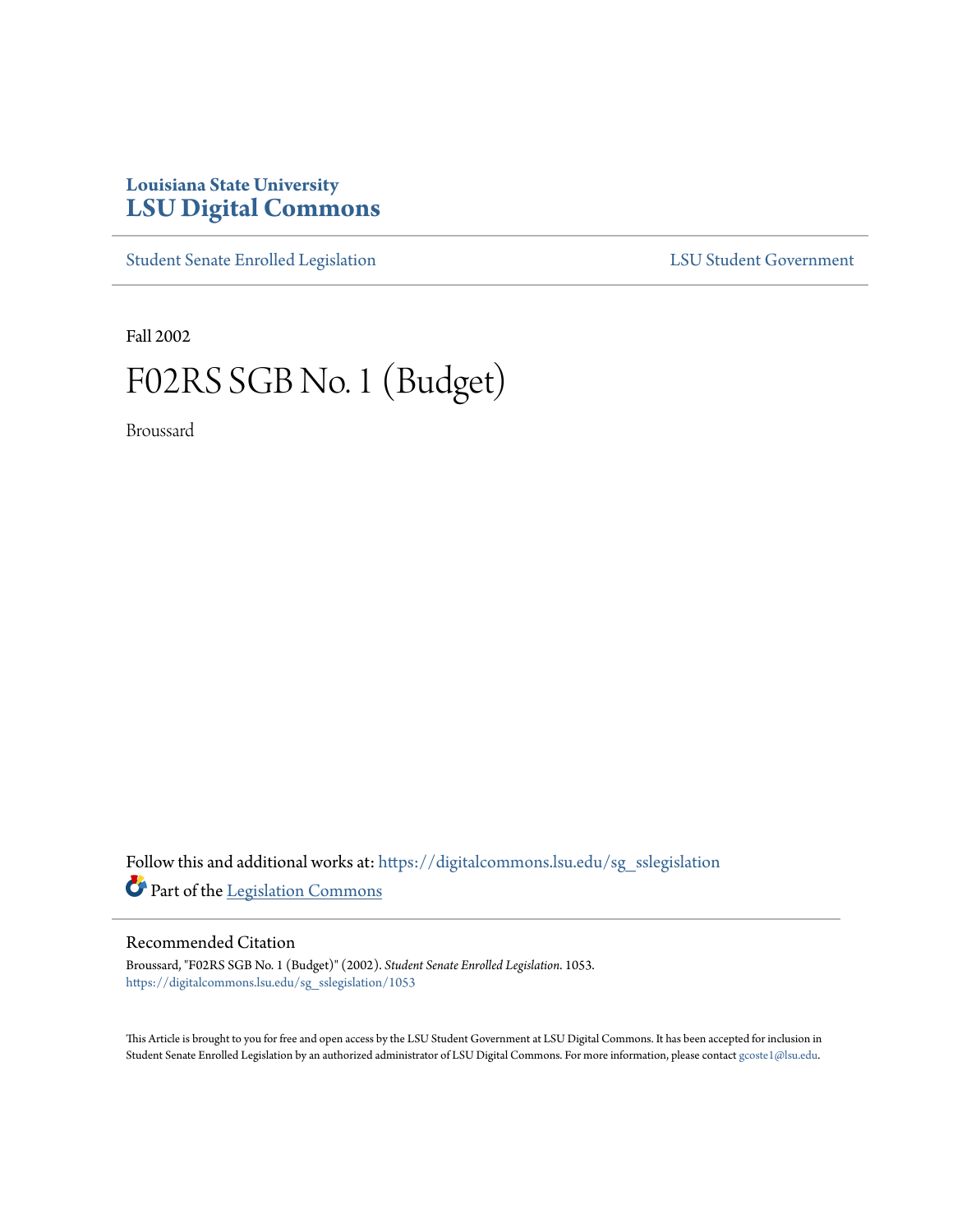#### **STUDENT GOVERNMENT FINAL**

LOUISIANA STATE UNIVERSITY

### **STUDENT SENATE 01 MAY 2002 SGB NO. 01 BY: PRESIDENT BROUSSARD**

## **A BILL**

TO BUDGET THE FUNDS OF STUDENT GOVERNMENT FOR THE FISCAL YEAR 2002-2003; TO APPROPRIATE FUNDS FOR ACTIVITIES, PROJECTS, AND PROGRAMS OF STUDENT GOVERNMENT; TO APPROPRIATE GRANTS TO CERTAIN STUDENT GROUPS AND ORGANIZATIONS; ACCORDING TO THE CONSTITUTION AND BY-LAWS.

#### **BE IT ENACTED BY THE LSU A&M STUDENT SENATE**

#### **PARAGRAPH 1: ESTIMATED REVENUES**

THE FOLLOWING ESTIMATED REVENUES AND RESOURCES ARE THE TOTAL OPERATIONAL FUNDS FOR THE STUDENT GOVERNMENT FOR THE FISCAL YEAR 2002-2003.

SELF-ASSESSED FEES:

|                  | TOTAL FULL-TIME ENROLLMENT | AMOUNT OF FEE |                 |
|------------------|----------------------------|---------------|-----------------|
| SUMMER 2002      | 7.408                      | \$0.95        | \$<br>7,037.60  |
| <b>FALL 2002</b> | 26,896                     | \$2.20        | \$<br>59,171.20 |
| SPRING 2003      | 25,028                     | \$2.20        | \$<br>55,061.60 |

**TOTAL ESTIMATED REVENUES: \$ 121,270.40**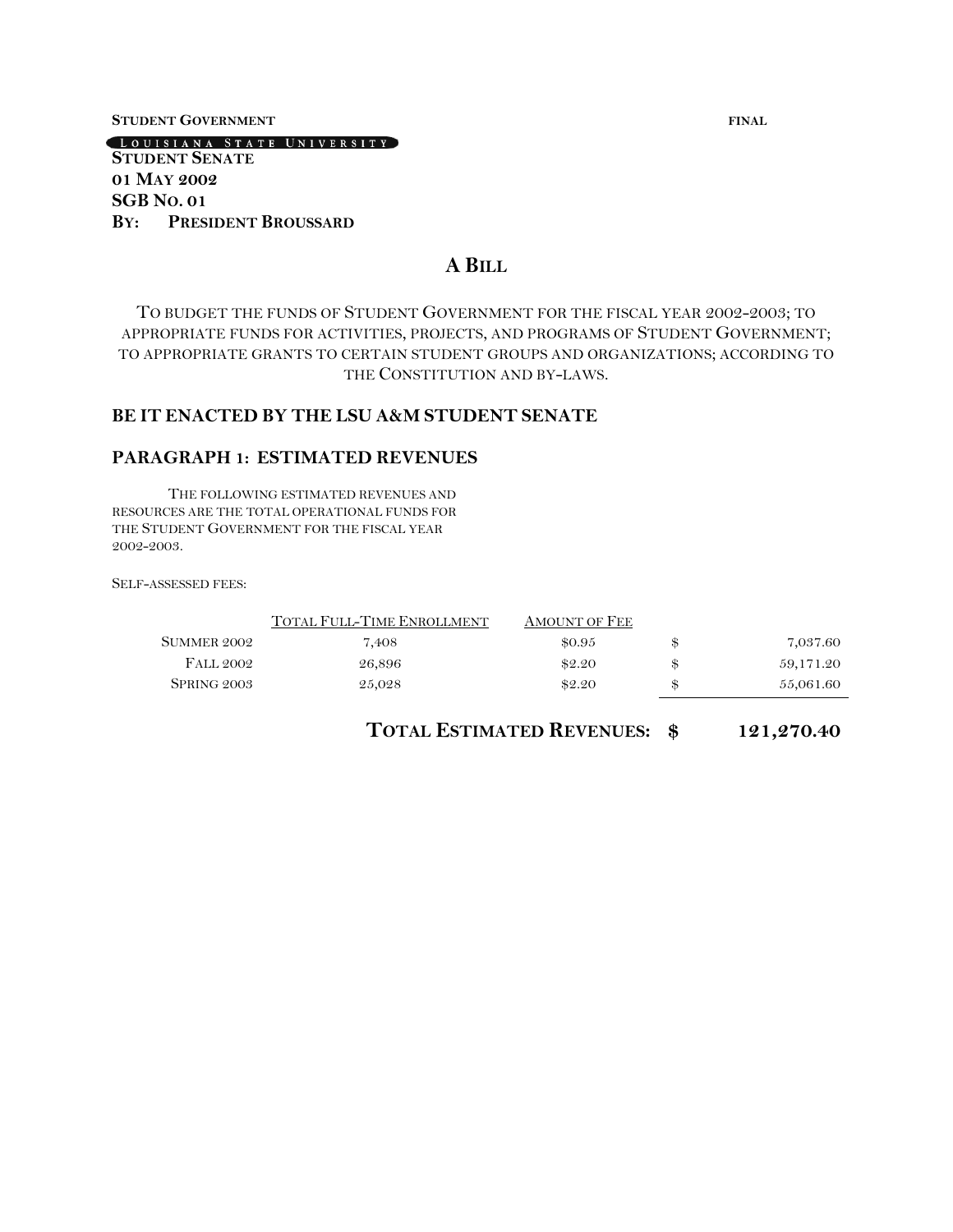## **PARAGRAPH 2: EXECUTIVE BRANCH**

## **SECTION 1: EXECUTIVE SALARIES**

THESE FUNDS ARE APPROPRIATED TO THE CONTROL OF THE STUDENT GOVERNMENT PRESIDENT. THESE FUNDS SHALL BE EXPENDED AS FOLLOWS:

| -1             | PRESIDENT                                     |                                  | \$<br>2,000.00 |
|----------------|-----------------------------------------------|----------------------------------|----------------|
| $\mathfrak{D}$ | <b>VICE-PRESIDENT</b>                         |                                  | 1,900.00       |
| 3              | <b>CHIEF OF STAFF</b>                         |                                  | 1,300.00       |
| 4              | <b>EXECUTIVE ASSISTANT</b>                    |                                  | 800.00         |
| 5              | <b>EXECUTIVE SECRETARY</b>                    |                                  | 800.00         |
| 6              | <b>DIRECTOR OF PARKING AND TRANSPORTATION</b> |                                  | 650.00         |
| 7              | <b>DIRECTOR OF SAFETY</b>                     |                                  | 650.00         |
| 8              | <b>DIRECTOR OF FINANCE</b>                    |                                  | 650.00         |
| 9              | <b>DIRECTOR OF MINORITY AFFAIRS</b>           |                                  | 650.00         |
| 10             | ASSISTANT DIRECTOR OF MINORITY AFFAIRS        |                                  | 500.00         |
| 11             | <b>DIRECTOR OF INTERNATIONAL AFFAIRS</b>      |                                  |                |
| 12             | <b>DIRECTOR OF PUBLIC RELATIONS</b>           |                                  | 650.00         |
| 13             | ASSISTANT DIRECTOR OF PUBLIC RELATIONS        |                                  | 500.00         |
| 14             | <b>DIRECTOR OF LEGISLATIVE AFFAIRS</b>        |                                  | 650.00         |
| 15             | <b>DIRECTOR OF SPECIAL PROJECTS</b>           |                                  | 650.00         |
| 16             | <b>DIRECTOR OF STUDENT INVOLVEMENT</b>        |                                  | 650.00         |
| 17             | ASSISTANT DIRECTOR OF STUDENT INVOLVEMENT     |                                  | 500.00         |
| 18             | <b>DIRECTOR OF CAMPUS SERVICE</b>             |                                  | 650.00         |
| 19             | DIRECTOR OF INFORMATION TECHNOLOGY            |                                  |                |
| 20             | <b>COLLEGE COUNCIL LIAISON</b>                |                                  | 650.00         |
| 21             | <b>DIRECTOR OF CAMPUS AFFAIRS</b>             |                                  | 650.00         |
| 22             | <b>DIRECTOR OF ACADEMIC AFFAIRS</b>           |                                  | 650.00         |
| 23             | DIRECTOR OF LEGAL SERVICES (OMBUDSMAN)        |                                  | 800.00         |
|                |                                               | <b>TOTAL EXECUTIVE SALARIES:</b> | 16,900.00      |

#### **SECTION 2: EXECUTIVE OPERATIONAL EXPENSE**

THESE FUNDS ARE APPROPRIATED TO THE CONTROL OF THE STUDENT GOVERNMENT DIRECTOR OF FINANCE. THESE FUNDS SHALL BE EXPENDED AS FOLLOWS:

| 24 | <b>BASIC TELEPHONE SERVICES</b>              | \$ | 3,000.00  |
|----|----------------------------------------------|----|-----------|
| 25 | <b>LONG DISTANCE</b>                         | \$ | 400.00    |
| 26 | <b>MAINTENANCE CONTRACTS</b>                 | \$ | 2,300.00  |
| 27 | <b>OFFICE RENT</b>                           | \$ |           |
| 28 | <b>OFFICE SUPPLIES</b>                       | \$ | 3,800.00  |
| 29 | <b>MAIL SERVICE</b>                          | \$ | 200.00    |
| 30 | <b>COPY SUPPLIES</b>                         | \$ | 4,000.00  |
| 31 | <b>FAX SERVICE</b>                           | \$ | 100.00    |
| 32 | CAPITAL OUTLAY                               | \$ | 1,000.00  |
| 33 | <b>TYPEWRITER SUPPLIES</b>                   | Я, | 150.00    |
|    | <b>TOTAL EXECUTIVE OPERATIONAL EXPENSES:</b> | \$ | 14,950.00 |

#### **SECTION 3: DEPARTMENT OF ACADEMIC AFFAIRS**

THESE FUNDS ARE APPROPRIATED TO THE CONTROL OF THE DIRECTOR OF ACADEMIC AFFAIRS

| 34 ACADEMIC AFFAIRS EXPENDITURES |                                             | 2.50.00 |
|----------------------------------|---------------------------------------------|---------|
|                                  | <b>TOTAL ACADEMIC AFFAIRS EXPENDITURES:</b> | 250.00  |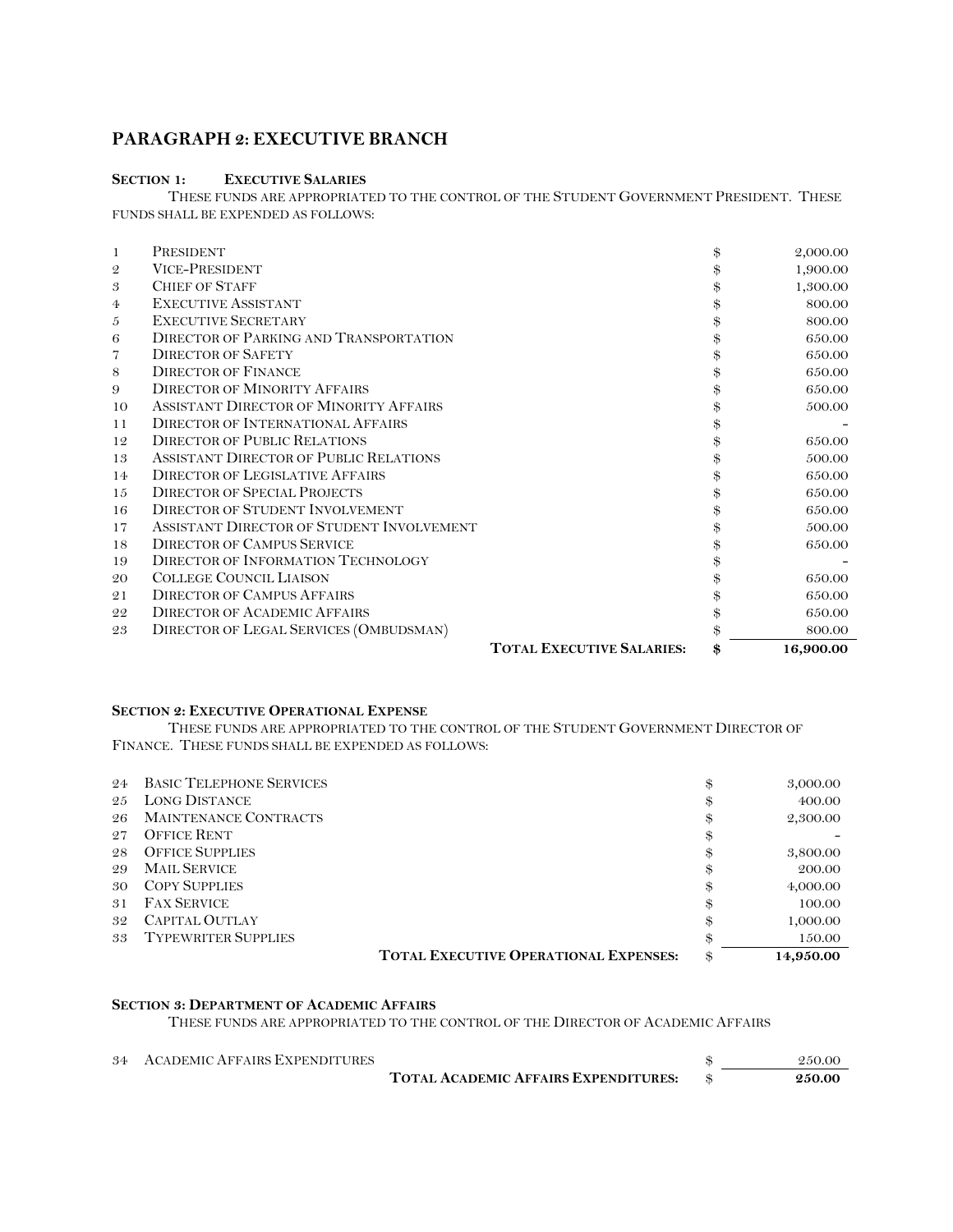|    | SECTION 4: DEPARTMENT OF CAMPUS AFFAIRS AND EVENTS<br>THESE FUNDS ARE APPROPIATED TO THE DIRECTOR OF CAMPUS AFFAIRS AND EVENTS.                            |                    |
|----|------------------------------------------------------------------------------------------------------------------------------------------------------------|--------------------|
| 35 | CAMPUS AFFAIRS AND EVENTS EXPENDITURES                                                                                                                     | \$<br>250.00       |
|    | <b>TOTAL AFFAIRS AND EVENTS EXPENDITURES:</b>                                                                                                              | 250.00             |
|    | <b>SECTION 5: DEPARTMENT OF CAMPUS PARKING AND TRANSPORTATION</b><br>THESE FUNDS ARE APPROPRIATED TO THE CONTROL OF THE DIRECTOR OF CAMPUS TRANSPORTATION. |                    |
| 36 | CAMPUS PARKING AND TRANSPORTATION<br>TOTAL CAMPUS PARKING AND TRANSPORTATION EXPENDITURES:                                                                 | 250.00<br>250.00   |
|    |                                                                                                                                                            |                    |
|    | <b>SECTION 6: DEPARTMENT OF CAMPUS SAFETY</b><br>THESE FUNDS ARE APPROPRIATED TO THE CONTROL OF THE DIRECTOR OF CAMPUS SAFETY.                             |                    |
| 37 | <b>CAMPUS SAFETY EXPENDITURES</b>                                                                                                                          | \$<br>250.00       |
|    | <b>TOTAL CAMPUS SAFETY EXPENDITURES:</b>                                                                                                                   | 250.00             |
|    | <b>SECTION 7: DEPARTMENT OF CAMPUS SERVICE</b><br>THESE FUNDS ARE APPROPRIATED TO THE CONTROL OF THE DIRECTOR OF CAMPUS SERVICE.                           |                    |
| 38 | <b>CAMPUS SERVICE EXPENDITURES</b>                                                                                                                         | 1,000.00           |
|    | <b>TOTAL CAMPUS SERVICES EXPENDITURES:</b>                                                                                                                 | 1,000.00           |
|    | <b>SECTION 8: DEPARTMENT OF COLLEGE COUNCIL ACTIVITIES</b><br>THESE FUNDS ARE APPROPRIATED TO THE CONTROL OF THE COLLEGE COUNCIL LIAISON.                  |                    |
| 39 | <b>COLLEGE COUNCIL EXPENDITURES</b><br><b>TOTAL COLLEGE COUNCIL EXPENDITURES:</b>                                                                          | 00.00              |
|    | <b>SECTION 9: DEPARTMENT OF PUBLIC RELATIONS</b><br>THESE FUNDS ARE APPROPRIATED TO THE CONTROL OF THE DIRECTOR OF PUBLIC RELATIONS.                       |                    |
| 40 | <b>GENERAL OPERATING EXPENSES</b>                                                                                                                          | 1,100.00           |
| 41 | PRESS FUND                                                                                                                                                 | 3,000.00           |
| 42 | <b>GUMBO PHOTOGRAPH</b><br><b>TOTAL PUBLIC RELATIONS EXPENDITURES:</b>                                                                                     | 600.00<br>4,700.00 |
|    | <b>SECTION 10: DEPARTMENT OF SPECIAL PROJECTS</b><br>THESE FUNDS ARE APPROPRIATED TO THE CONTROL OF THE DIRECTOR OF SPECIAL PROJECTS.                      |                    |
| 43 | <b>SPECIAL PROJECTS</b>                                                                                                                                    | 1,500.00           |
|    | <b>TOTAL SPECIAL PROJECTS EXPENDITURES:</b>                                                                                                                | 1,500.00           |
|    | <b>SECTION 11: DEPARTMENT OF STUDENT INVOLVEMENT</b><br>THESE FUNDS ARE APPRIOPRIATED TO THE CONTROL OF THE DIRECTOR OF STUDENT INVOLVEMENT.               |                    |
| 44 | FRESHMAN EXECUTIVE COMMITTEE BUDGET                                                                                                                        | \$<br>400.00       |
| 45 | STUDENT INVOLVEMENT EXPENDITURES                                                                                                                           | \$<br>300.00       |
|    | <b>TOTAL STUDENT INVOLVEMENT EXPENDITURES:</b>                                                                                                             | 700.00             |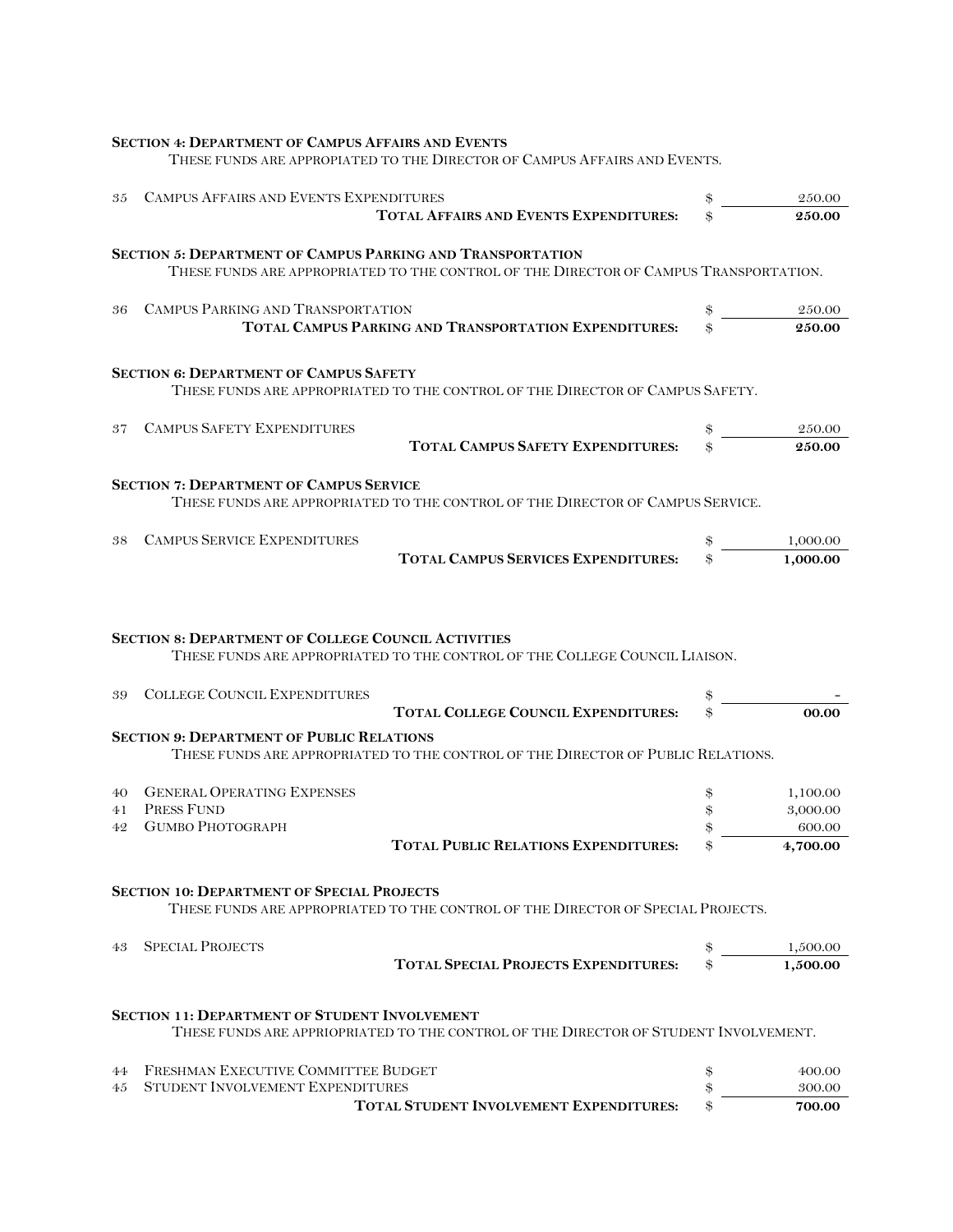#### **SECTION12: DEPARTMENT OF INTERNATIONAL AFFAIRS**

THESE FUNDS ARE APPROPRIATED TO THE CONTROL OF THE DIRECTOR OF INTERNATIONAL AFFAIRS.

| 46 | <b>INTERNATIONAL AFFAIRS</b>                                                                  |                                                                                                                                                                                                                                                                                                                                                                                 | \$<br>250.00           |
|----|-----------------------------------------------------------------------------------------------|---------------------------------------------------------------------------------------------------------------------------------------------------------------------------------------------------------------------------------------------------------------------------------------------------------------------------------------------------------------------------------|------------------------|
|    |                                                                                               | <b>TOTAL INTERNATIONAL AFFAIRS EXPENDITURES:</b>                                                                                                                                                                                                                                                                                                                                | 250.00                 |
|    | <b>SECTION 13: DEPARTMENT OF INFORMATIONAL TECHNOLOGY</b>                                     |                                                                                                                                                                                                                                                                                                                                                                                 |                        |
| 47 | <b>INFORMATION TECHNOLOGY EXPENDITURES</b>                                                    | <b>TOTAL INFORMATION TECHNOLOGY EXPENDITURES:</b>                                                                                                                                                                                                                                                                                                                               | \$<br>200.00<br>200.00 |
|    | <b>SECTION 14: DEPARTMENT OF MINORITY AFFAIRS</b><br>FUNDS SHALL BE EXPENDED ONLY AS FOLLOWS: | THESE FUNDS ARE APPROPRIATED TO THE CONTROL OF THE DIRECTOR OF MINORITY AFFAIRS. THESE                                                                                                                                                                                                                                                                                          |                        |
| 48 | <b>MINORITY AFFAIRS</b>                                                                       |                                                                                                                                                                                                                                                                                                                                                                                 | \$<br>250.00           |
| 49 | <b>MINORITY ACTION TEAM BUDGET</b>                                                            |                                                                                                                                                                                                                                                                                                                                                                                 | \$<br>400.00           |
|    |                                                                                               | <b>TOTAL MINORITY AFFAIRS EXPENDITURES:</b>                                                                                                                                                                                                                                                                                                                                     | \$<br>650.00           |
|    | <b>SECTION 15: EXECUTIVE CONTINGENCY</b>                                                      | THESE FUNDS ARE APPROPRIATED TO THE STUDENT GOVERNMENT PRESIDENT AND VICE-PRESIDENT.<br>REPECTIVELY. THE PRESIDENTS CONTINGENCY MAY BE USED FOR TRAVELING PURPOSES AND THOSE DEEMED<br>WORTHY BY THE STUDENT GOVERNMENT PRESIDENT. THE VICE-PRESIDENTS CONTINGENCY SHALL BE USED TO<br>FUND CAMPUS EVENTS SUCH AS, BUT NOT LIMITED TO HOMECOMING AND DISABILITY AWARENESS WEEK. |                        |
| 50 | PRESIDENT'S CONTINGENCY                                                                       |                                                                                                                                                                                                                                                                                                                                                                                 | 9,000.00               |
|    | 51 VICE PERSIDENT'S CONTINGENCY                                                               |                                                                                                                                                                                                                                                                                                                                                                                 | G Q KA QA              |

| 51 VICE-PRESIDENT'S CONTINGENCY |                                     | 6.250.80  |
|---------------------------------|-------------------------------------|-----------|
|                                 | <b>TOTAL EXECUTIVE CONTINGENCY:</b> | 15,250.80 |

## **TOTAL EXECUTIVE BRANCH EXPENDITURES:** \$ **57,100.80**

## **PARAGRAPH 3: LEGISLATIVE BRANCH**

#### **SECTION 1: LEGISLATIVE SALARIES**

THESE FUNDS ARE APPROPRIATED TO THE CONTROL OF THE STUDENT GOVERNMENT PRESIDENT. THESE FUNDS SHALL BE EXPENDED ONLY AS FOLLOWS:

| 52  | <b>SPEAKER</b>             |                                    | 1,300.00       |
|-----|----------------------------|------------------------------------|----------------|
| 53  | <b>SPEAKER PRO-TEMPORE</b> |                                    | \$<br>1,000.00 |
| 54  | LEGISLATIVE SECRETARY      |                                    | 700.00         |
| 55  | LEGISLATIVE ASSISTANT      |                                    | 500.00         |
| 56  | <b>COMMITTEE SECRETARY</b> |                                    | \$             |
| .57 | PARLIAMENTARIAN            |                                    |                |
| 58  | <b>SERGEANT AT ARMS</b>    |                                    |                |
|     |                            | <b>TOTAL LEGISLATIVE SALARIES:</b> | 3.500.00       |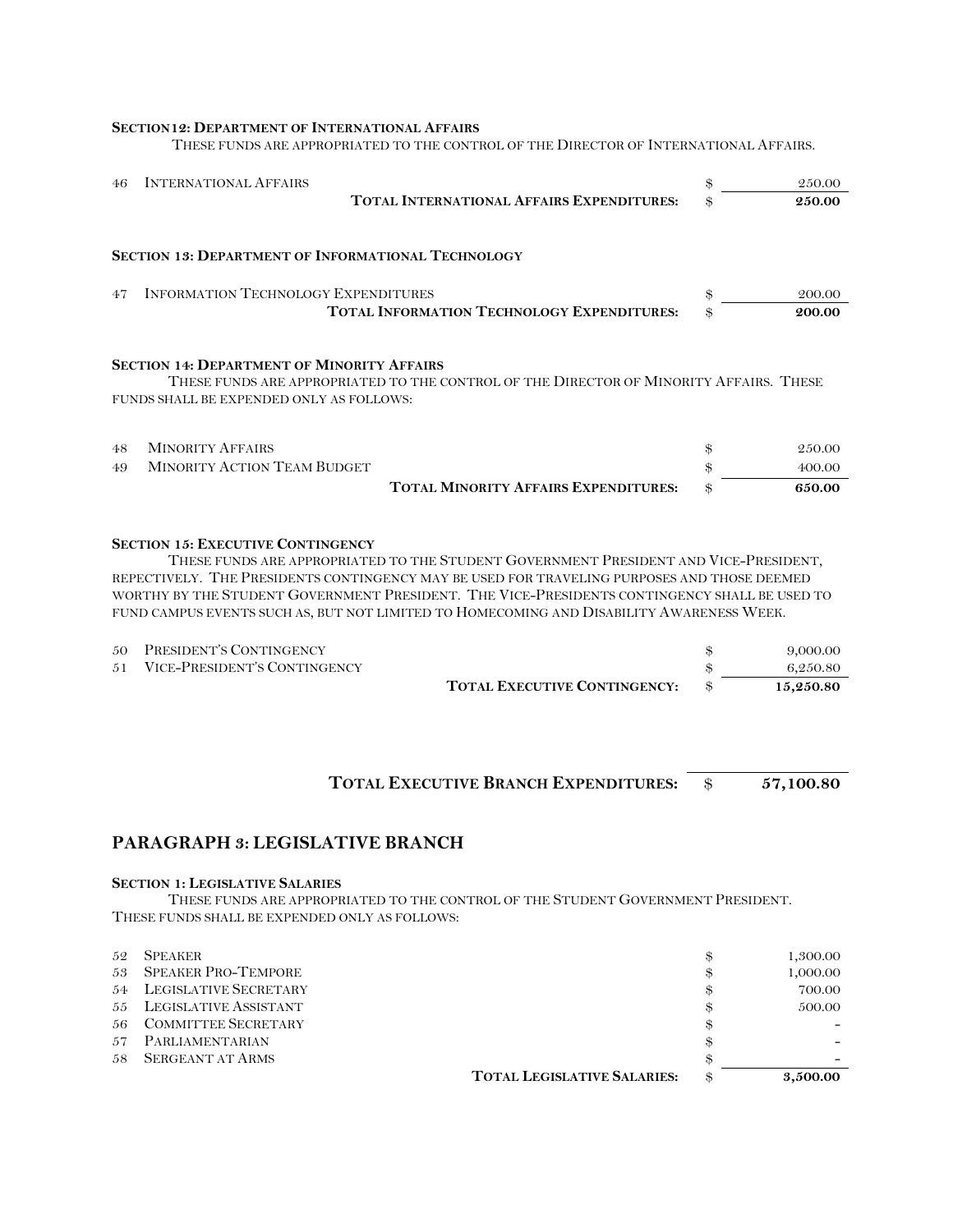#### **SECTION 2: OPERATIONAL EXPENSES**

THESE FUNDS ARE APPROPRIATED TO THE CONTROL OF THE STUDENT GOVERNMENT SPEAKER OF THE SENATE. THESE FUNDS SHALL BE EXPENDED ONLY AS FOLLOWS:

| 59 | <b>OFFICE SUPPLIES</b>          |                                        | 500.00   |
|----|---------------------------------|----------------------------------------|----------|
| 60 | <b>BASIC TELEPHONE SERVICES</b> |                                        | 2,000.00 |
| 61 | <b>COPY SUPPLIES</b>            |                                        | 2,000.00 |
| 62 | SPEAKER'S CONTINGENCY           |                                        | 500.00   |
| 63 | <b>MAINTENANCE CONTRACTS</b>    |                                        | 800.00   |
| 64 | CAPITAL OUTLAY                  |                                        |          |
|    |                                 | <b>TOTAL OPERATIONAL EXPENDITURES:</b> | 5,800.00 |

#### **SECTION 3: RESERVE FOR COLLEGE COUNCILS**

THESE FUNDS ARE APPROPRIATED TO THE CONTROL OF THE STUDENT GOVERNMENT DIRECTOR OF FINANCE. THE FUNDS MAY BE EXPENDED UPON RECEIPT OF A WRITTEN REQUEST FROM THE PRESIDENT OF THE COLLEGE COUNCIL. (15%)

|    |                                  | <b>FULL-TIME ENROLLMENT</b> |                  |                                            |                 |
|----|----------------------------------|-----------------------------|------------------|--------------------------------------------|-----------------|
|    |                                  | <b>SUMMER 2001</b>          | <b>FALL 2001</b> | SPRING 2002                                |                 |
| 65 | AGRICULTURE                      | 270                         | 1,316            | 1,248                                      | \$<br>878.54    |
| 66 | <b>ARTS &amp; SCIENCES</b>       | 894                         | 2,779            | 3,066                                      | \$<br>2,089.09  |
| 67 | <b>BASIC SCIENCES</b>            | 386                         | 1,465            | 1,492                                      | \$<br>1,036.33  |
| 68 | <b>BUSINESS ADMINISTRATION</b>   | 805                         | 1,957            | 1,945                                      | \$<br>1,459.17  |
| 69 | <b>DESIGN</b>                    | 178                         | 820              | 897                                        | \$<br>587.45    |
| 70 | <b>EDUCATION</b>                 | 427                         | 1,334            | 1,362                                      | \$<br>968.13    |
| 71 | <b>ENGINEERING</b>               | 477                         | 1,773            | 1,844                                      | \$<br>1,269.14  |
| 72 | <b>EVENING SCHOOL</b>            | 33                          | $\Omega$         | $\Omega$                                   | \$<br>10.23     |
| 73 | U.C. - ADVISING & COUNSELING     | 931                         | 2,892            | 3,662                                      | \$<br>2,320.35  |
| 74 | <b>U.C. - FRESHMAN YEAR</b>      | 1,254                       | 8,722            | 5,718                                      | \$<br>4,865.14  |
| 75 | <b>MASS COMMUNICATION</b>        | 166                         | 549              | 557                                        | \$<br>394.32    |
| 76 | <b>MUSIC &amp; DRAMATIC ARTS</b> | 60                          | 272              | 278                                        | \$<br>189.10    |
| 77 | <b>GRADUATE SCHOOL</b>           | 1,439                       | 2,687            | 2,620                                      | \$<br>2,091.26  |
| 78 | <b>VETERINARY MEDICINE</b>       | 88                          | 336              | 339                                        | \$<br>236.53    |
|    |                                  |                             |                  | <b>TOTAL RESERVE FOR COLLEGE COUNCILS:</b> | \$<br>18,394.78 |

#### **SECTION 4: GENERAL CONTINGENCY**

THESE FUNDS ARE NOT APPROPRIATED. CONTROL OF THESE FUNDS RESIDES WITH THE STUDENT SENATE.

| 79 GENERAL CONTINGENCY |                                   | 20,000.00 |
|------------------------|-----------------------------------|-----------|
|                        | <b>TOTAL GENERAL CONTINGENCY:</b> | 20,000.00 |

**TOTAL LEGISLATIVE BRANCH EXPENDITURES:** \$ **47,694.78**